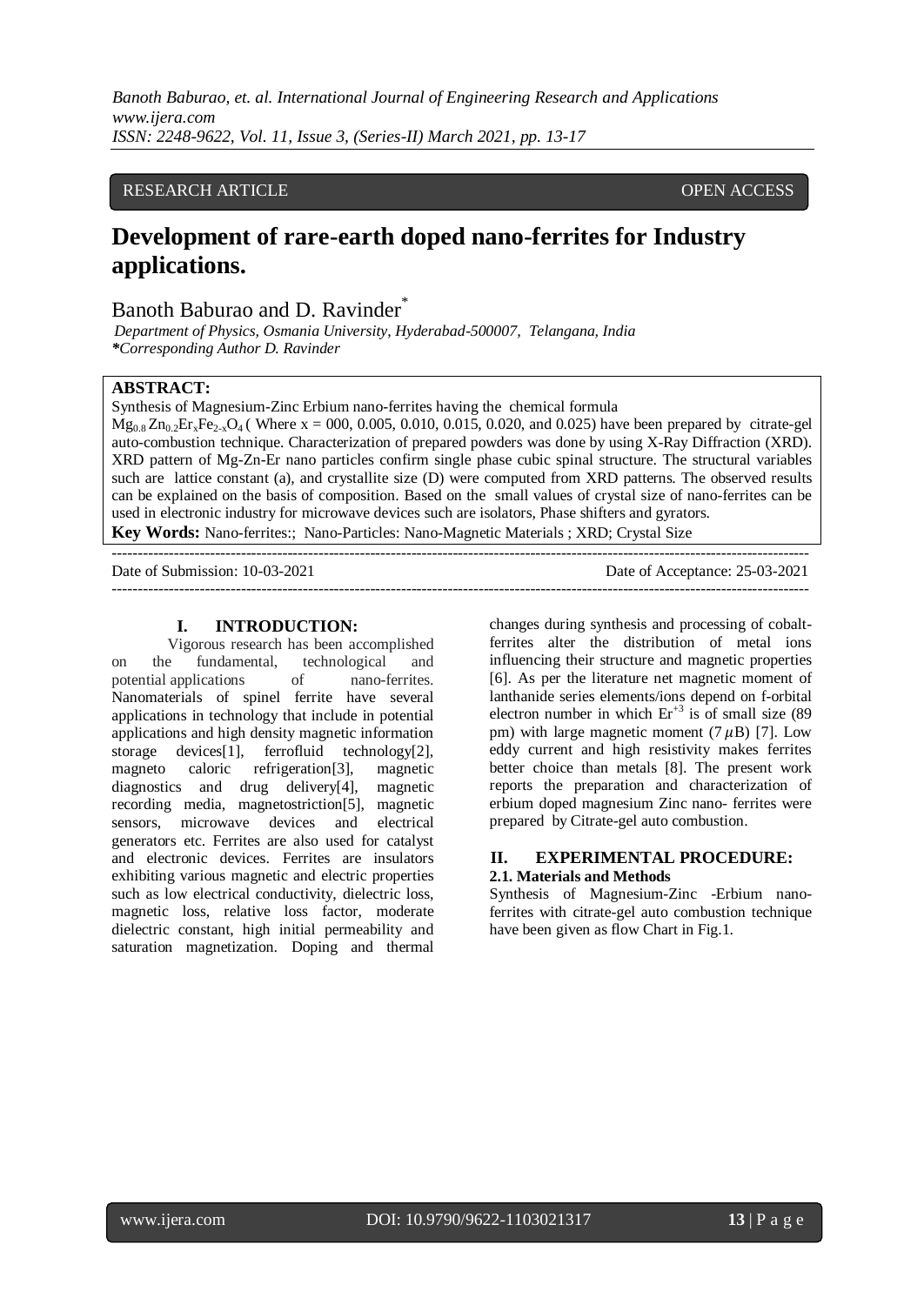*Banoth Baburao, et. al. International Journal of Engineering Research and Applications www.ijera.com ISSN: 2248-9622, Vol. 11, Issue 3, (Series-II) March 2021, pp. 13-17*



Fig.1.Flow chart of Magnesium-Zinc-Cobalt-Erbium nano-Ferrite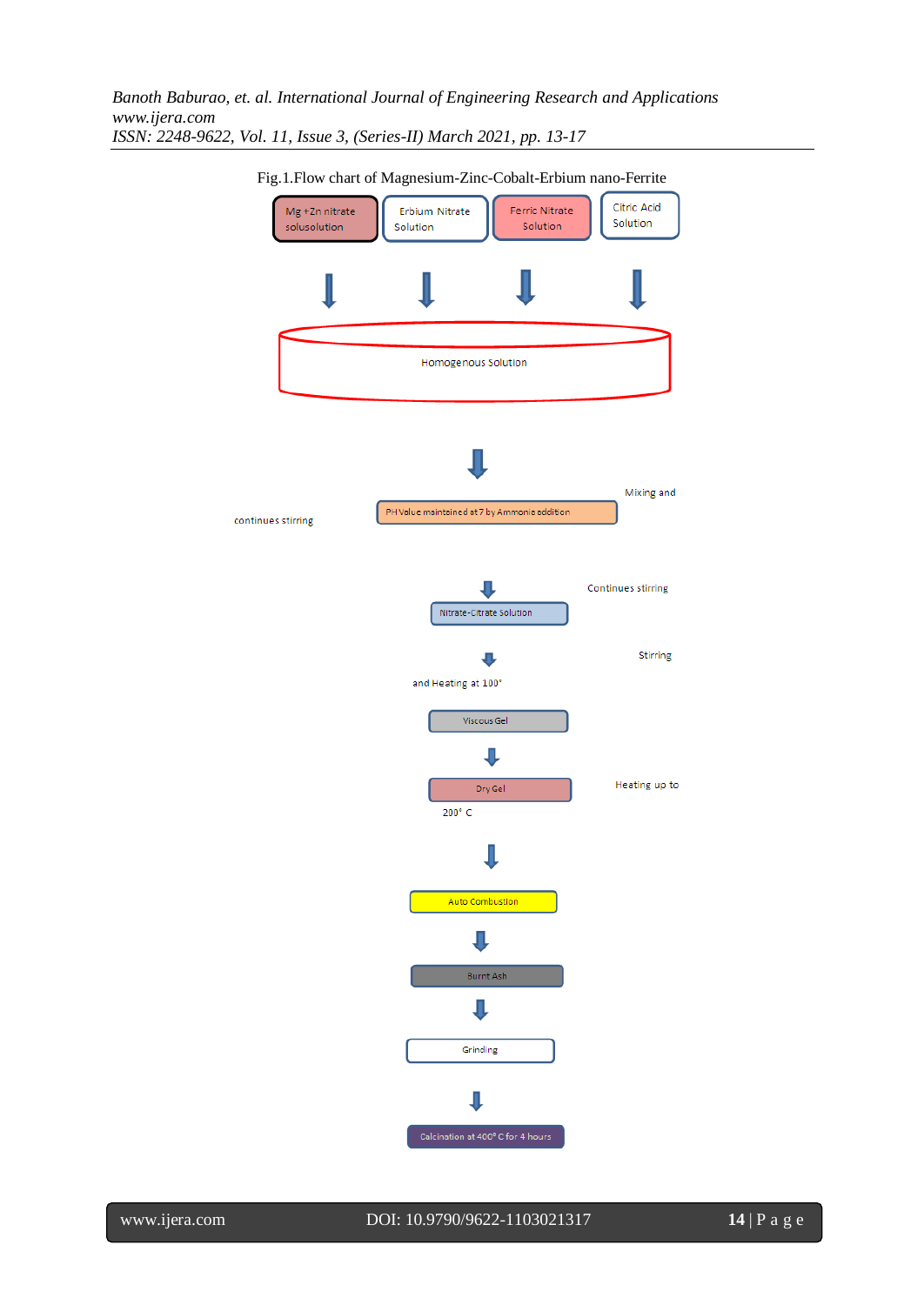The starting materials Magnesium Nitrate (Mg (NO3)2·6H2O), Zinc nitrate ( Zn Mg (NO3)2·6H2O ,Ferric nitrate (Fe (NO3)3·9H2O), Erbium Nitrate (Er (NO3).6H2O), Citric Acid (C6H8O7·H2O) and Ammonia solution (NH3) of 99.9% purity after weighing as per stoichiometric ratio. Later liquification of metal nitrates in distilled water was done and the mixture was stirred at 300 rpm for one hour to obtain a clear homogeneous solution. Next citric acid in aqueous form and metal nitrate was maintained in 1:3 ratio for all samples.

Now, ammonia solution was added drop by drop to maintain Ph=7. This solution on stirring was heated at 100 °C temperature for ten to twelve hours to form a viscous gel. The water contained in the mixture gets evaporated slowly to form dry gel generating internal combustion to form a black colored desired sample. This sample was manually grinded and subjected to calcinations at 500°C in furnace for 4 hours. Later these samples in pellet or powder form undergo characterizations with XRD (Bruker, Cu K $\alpha$ ,  $\lambda$ =0.15406nm).

#### **3.1. Analysis of XRD**:





www.ijera.com DOI: 10.9790/9622-1103021317 **15** | P a g e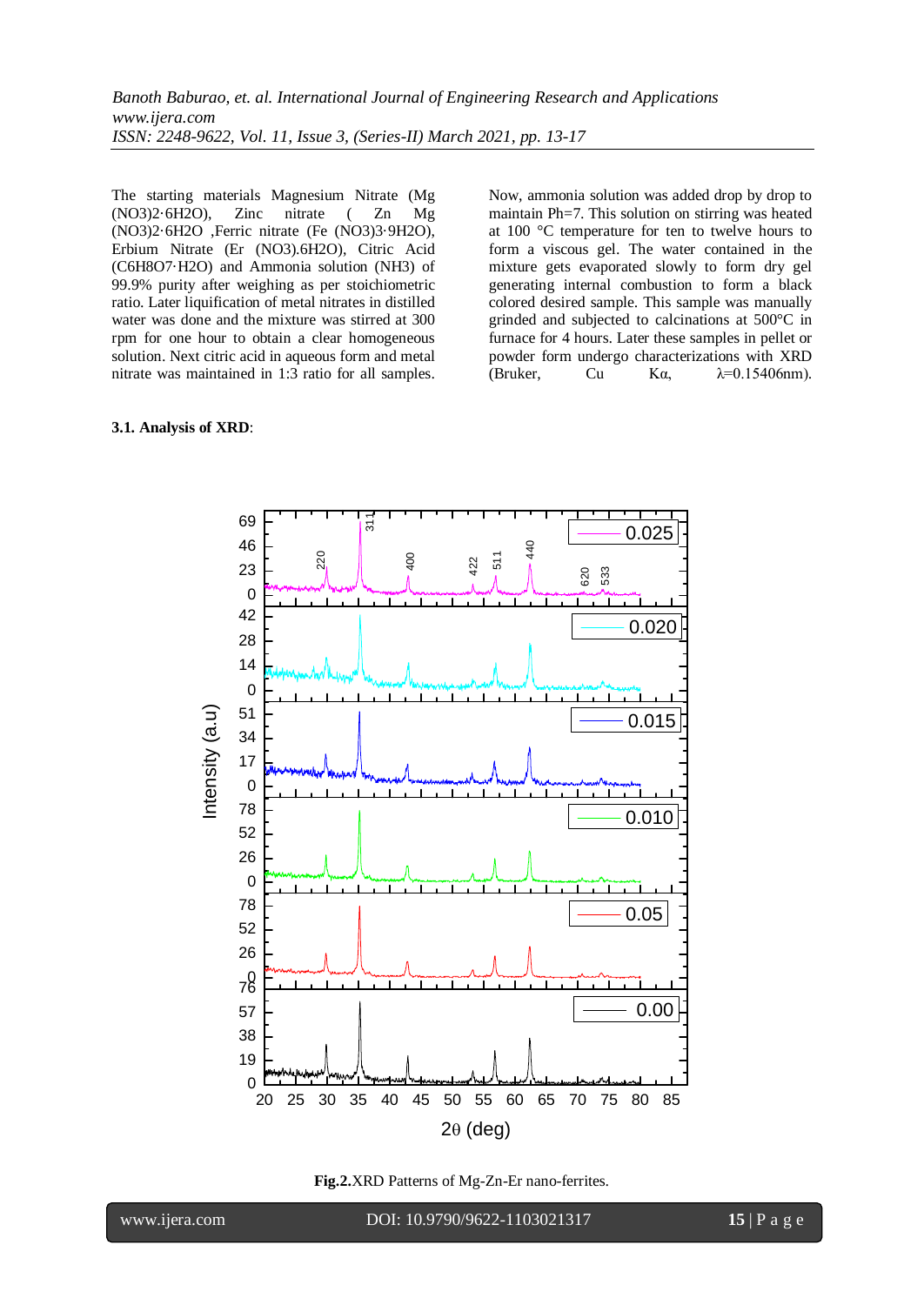Figure.2 depicts the XRD pattern for Mg-Zn--Er nano-ferrites. From XRD pattern, nano-ferrites depicts the single-phase cubic spinel structure without any impurity peak. The values of 'a' were calculated from the equation  $a = d * (h^2 + k^2 + l^2)^{1/2}$ 

where cell constant is given by 'a', inter planer spacing calculated from Bragg's equation  $(2 \text{ dsin } \theta = n\lambda)$  is denoted by 'd' and miller indices are done by '*h,k,l'*.

Scherrer formula was used to calculate the crystallite size given by

 $\mathcal{L}=\frac{0.9*\lambda}{\beta cos\theta}$  (2)

where ' $\lambda$ ' = wavelength of Xray, ' $\beta$ ' = peak width at half maximum height and constant  $K' = 0.9$ . The data related to intense peak (311) was used in estimating size (L). The results indicated reduction in size of crystallite from 20.84nm to 14.40nm (for x=0.0 to 0.030).

| Composition                                                               | Lattice Constant A | Size (nm)<br>Crystal |
|---------------------------------------------------------------------------|--------------------|----------------------|
| MgFe <sub>2</sub> O <sub>4</sub>                                          |                    |                      |
|                                                                           | 8.449              | 17.84                |
| $Mg_{0.8}Zn_{0.2}E$ r <sub>0.005</sub> Fe <sub>1.995</sub> O <sub>4</sub> |                    |                      |
|                                                                           | 8.465              | 17.84                |
| $Mg_{0.8}Zn_{0.2}$ Er <sub>0.010</sub> Fe <sub>1.990</sub> O <sub>4</sub> |                    |                      |
|                                                                           | 8.465              | 17.84                |
| $Mg_{0.8}Zn_{0.2}$ Er <sub>0.015</sub> Fe <sub>1.985</sub> O <sub>4</sub> |                    |                      |
|                                                                           | 8.468              | 26.74                |
| $Mg_{0.8}Zn_{0.2}$ Er <sub>0.020</sub> Fe <sub>1.980</sub> O <sub>4</sub> |                    |                      |
|                                                                           | 8.432              | 26.77                |
| $Mg_{0.8}Zn_{0.2}$ Er <sub>0.025</sub> Fe <sub>1.975</sub> O <sub>4</sub> |                    |                      |
|                                                                           | 8.435              | 26.76                |

**Table1: Lattice constant and Crystal Size for Mg-Zn-Er Nano-ferrites**

The computed values of lattice parameter and crystal size have been in given Table.1.

It can be seen from the table that the values of lattice parameter varies from 8.435A to 8.465 A increases with the increase of erbitum content in Mg-Zn nano-ferrites. The small values of nano-ferrites can be used in electronic industry for microwave devices such are isolators, Phase shifters and gyrators.The increase in lattice parameter is due to replacement of 8 small Mg- $Zn^{2+}$  and Fe<sup>3+</sup> ions with big  $Er^{3+}$  ions. Huge difference in radii of these three ions induce strain during formation of lattice and diffusion processes. Requirement of more energy in absorbing  $RE^{3+}$  ions with more radii while replacing  $Fe<sup>3+</sup>$  to form RE-O bond decreases crystallization energy and leads to particles of small size. Earlier literature reported similar results on RE-ion substituted cobalt ferrite [9-14]. Therefore, XRD results are liable for expansion of unit cell due to larger  $Er^{3+}$  ion doping in Mg-Zn nano-ferrites. Similar behavior of nano-ferrites with rare earth ions have been observed in various nano-ferrite systems [ 15-19].

# **III. CONCLUSIONS:**

Synthesis and characterization of Mg-Zn-Er nano- ferrites have been successful prepared by citrate-gel auto combustion method. Significant induced effect of Erbium was observed on crystal structure and morphology, The values of crystal size varies from

17,84 nm to 26.76 nm and indicates the nano-nature of ferrites. Based on the small values of crystal size of nano-ferrites can be used in electronic industry for microwave devices such are isolators, Phase shifters and gyrators.

# **ACKNOWLEDGMENTS**:

The authors are grateful to Prof. Syed Rahman, Head, Department of Physics, Osmania University for his encouragement. One of the author Banoth Baburao is grateful to CSIR-UGC, New Delhi, India for Research Fellowship (CSIR-UGC-JRF).

# **REFERENCES:**

- [1]. Q. Song and Z. J. Zhang, *J. Am. Chem. Soc.* 2004, 126, 19, 6164–6168, Publication Date: April 23, 2004, <https://doi.org/10.1021/ja049931r>
- [2]. Maria A. G. Soler, Emilia C. D. Lima, Sebastião, *Langmuir* 2007, 23, 19, 9611– 9617, Publication Date:August 16, 200[7,https://doi.org/10.1021/la701358g](https://doi.org/10.1021/la701358g)
- [3]. C. Vazquez-Vazquez, First published: 29 May 2008, [https://doi.org/10.1002/pssa.20077812](https://doi.org/10.1002/pssa.200778128) [8](https://doi.org/10.1002/pssa.200778128)